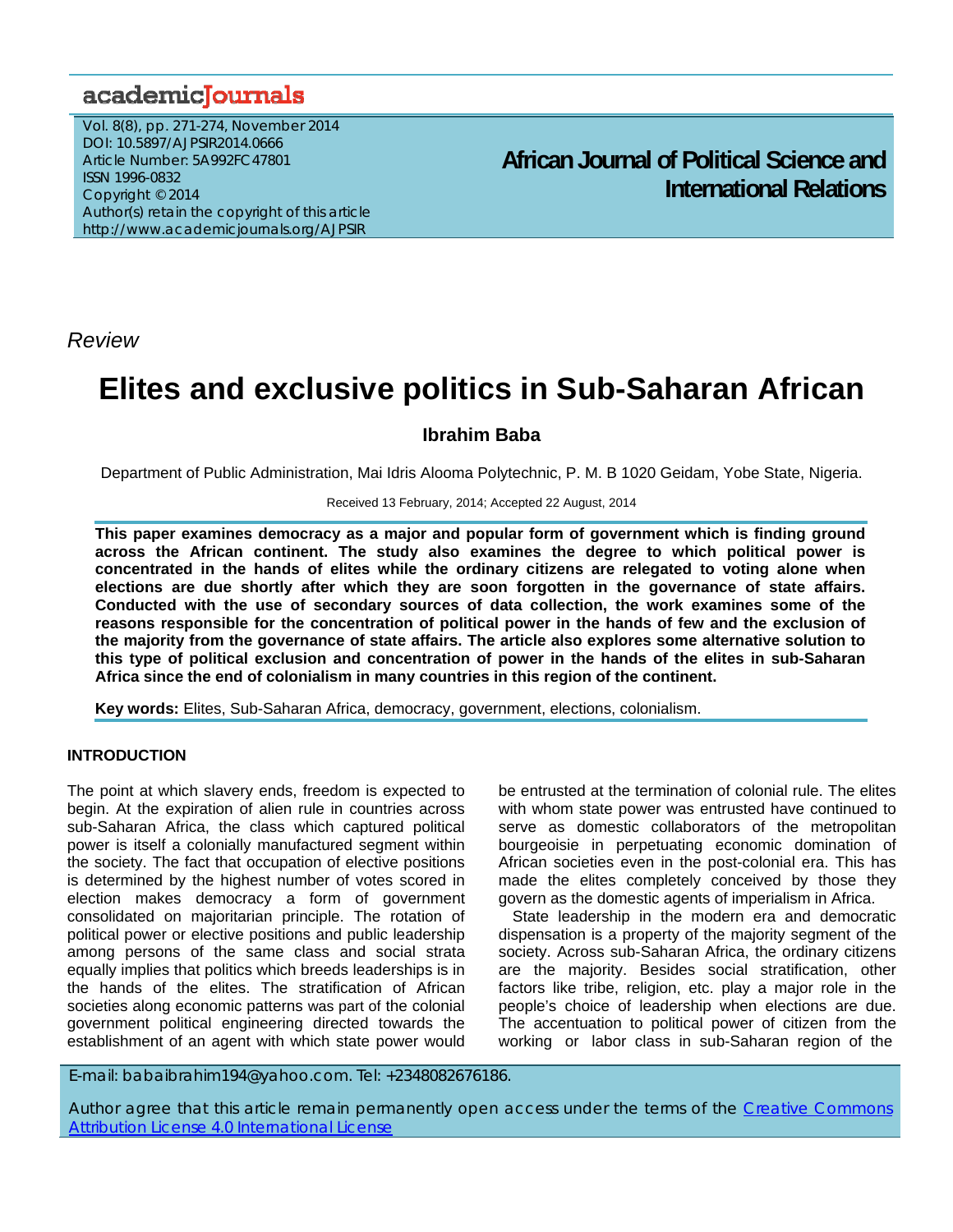continent is often difficult. In cases where this has turn around to be possible, elites are in such cases not only aware but also in support of this cross class transfer of political power under a severe agreement and conspiracy to use the install leader as a stooge for actualizing elites agenda and conspiracy.

Political power in a modern state, government and democracy is a popular instrument fabricated by the supports of the majority. Power is not an exclusive reserve right of the elites. It belongs to both the elites and the masses. The decision of who govern is not an exclusive power of the elites. It is the power of the entire citizens in their capacity as the total members of the society to and which they are all components. Sovereignty resides in the people in a democratic state. Inclusive politics is a good condition for the promotion of democratic governance. The act of circulating power among persons of the same social strata and class is an exclusive principle because it keeps away the majority from the governance of state and political power. The mobility of political power from one clique to another within the same social class and strata is a negation of inclusive principle which popular regime and government encourages.

In human society, all cannot be leaders. But the power to decide who rule is not also the function of few as obtained in some countries of sub-Saharan Africa. Through popular participation in election by voting in open, free and fair elections which are also periodic, the people equally participate in deciding who govern or rule them. Inclusive politics implies a system where majority without segregation are in as much as they fulfill the required conditions are allowed to participate in voting. After which they through their representatives can also participate in governance of the affairs of the same state to which they are also members.

The power to decide who rule the state belongs actually to the people. They can exercise this power through franchise. Whoever is chosen by the majority in a democratic state to occupy state leadership position automatically becomes leader. This selection is best done through voting in an open, free and fair election. The power to nominate candidate to contest for elective position is done by political party in a democratic state and system. Political party is membered by persons from different social strata and class. Therefore, for persons from the same social strata and class to always emerge as nominees of party when elections are due is clearly an indication that elites have excluded persons of other classes from the leadership of state affairs in sub-Saharan Africa. Elite's persistent consolidation of tight grip on state power and exclusion of some kinds of political tensions which if care is not taken may later on triggered social revolution in sub-Saharan states of Africa the way it has happened in the North African Arabian states of Tunisia and Egypt.

#### **LITERATURE REVIEW**

In Plato`s academy, Aristotle pointed out that man by nature is a political animal. Hobbes, Locke's and Rousseau under the social contract theory also observed that men are moved to action not by intellect or reasoning but by appetite, desire and passion. Democracy was not only adopted as a form of majoritarian rule to give the citizens the opportunity to participate in the election of their leaders into elective positions. But it was adopted as an alternative to control the animalistic tendencies of men in politics and state leadership.

The political systems in Africa have undergone unprecedented change. The democracy revolution detonated by changes in global power calculus following the end of the cold war in addition to international and domestic pressures compelled African states and governments to adopt multi-party system and democracy (Abrahamsen, 1997, Gana, 1995; Whitehead, 1996, Diamond et al., 1997). This system resulted however, in majoritarian principle which democracy and multi-party system is often associated with. The concentration and rotation of state power among a selected clique of persons within the wider populace is itself not a reflection of inclusive politics as democracy requires. Elites have formed a clique to rotate state power among themselves due to their economic status and social influence, what Hornby (2001) refers to as elite. The concentration and rotation of state power within a clique of persons due to their economic status and social influence have resulted in exclusive and elite politics in states across the sub-Saharan region of Africa.

Elites rule and politics is, in practice, rule on behalf of the vested interests of elites. It is not a justification of majority principle. As argued by Mosca, Pareto and Plato, elites rule and politics in democracy do not reflect a true protection of majority interest because it is a product of elitism which believes that government ought in principle, always and everywhere, to be confined to elites. Some commentators regard majority principle as self-evidently the appropriate way of determining law or policy of state rather than resulting to personal views of selected persons usually known as elites. Legitimate political authority expresses the will of the majority. And as evident in Locke and Rousseau, majoritarian principle refers to the consent of the majority which in most cases represents the common good of the people (Mclean and McMillan, 2003).

The modern state, for practical purposes, consists of a relatively small number of persons who issue and execute orders which affect a larger number in whom they are themselves include; and it is of the essence of its character that, within its allotted territory, all citizens are legally bound by those orders (Laski, 1982). States in Africa are modern from all aspects and ramifications. Both the smaller and larger number of persons who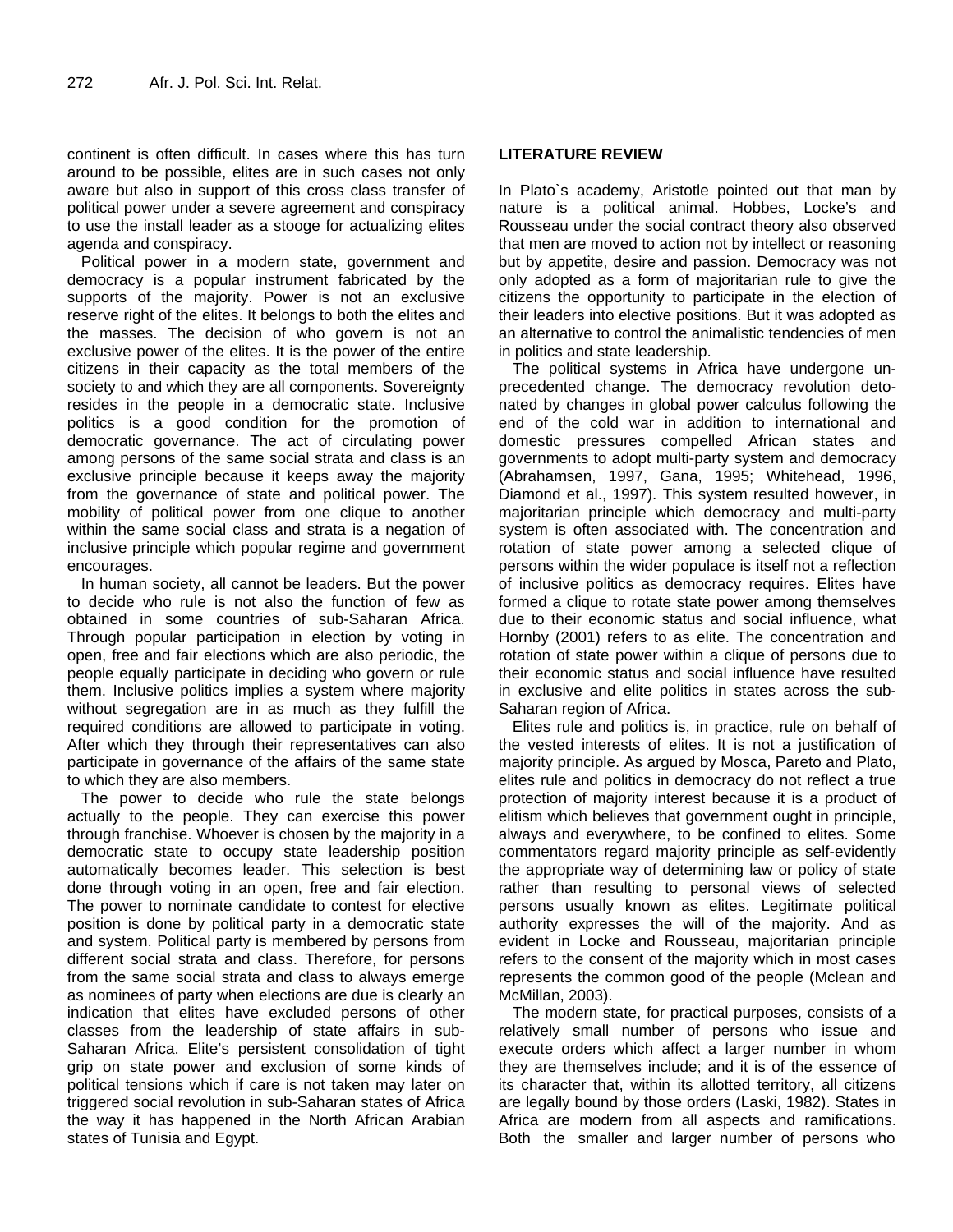execute and obey orders is all citizens of the state. Therefore, laws made and obeyed must be in the common interest of the state and of all its citizens but not of few or smaller number who issue and execute such laws. The small and larger number of persons as Laski (1982) posits can be referred to as the elites and nonelite citizens.

Political liberty as Appadurai (2006) submits is the indispensable minimum factor of democratic form of government. Inherent in this liberty as Laski (1982) asserts are the equal rights of all normal adults to vote and stand as candidates for election as well as equal eligibility for executive, judicial and elective offices provided the essential qualifications for the performance of these duties are satisfied. In Africa, democracy seems to be dodging away from this factor. By virtue of economic status and social influence, both the elites and masses can vote but on the other hand, the financial implication attached to standing as candidate for election has excluded the masses from enjoying such rights and made it a sort of politically reserve right of the elites.

In fact, small groups of elites which dominate politics, intellectual capital and business are at the heart of the failures of most African countries since independence. As a result of these privileged, minorities have become richer and more entrenched, while the poor segments of the African societies have become poorer. Most of today`s African elite come from the educated political class of the first independence movements, traditional leaders or royalty and were the power brokers under the colonial system. In some African countries, departing colonial powers deliberately created small black elite, often from one ethnic group, as part of their divide-andrule policy. These post-independence elites in politics, business and civil society formed a new aristocracy or network, had access to lucrative government jobs and contracts, secured public service promotion and benefited from economic empowerment and affirmative programs at independence to replace local ownership and representation in property, business and the economy; the beneficiaries were mostly elites from the dominant independence party (Gumede, 2010).

South Africa`s African National Congress (ANC), Zimbabwe`s Zanu-PF, Mozambique`s Frelimo and Angola`s MPLA are good examples of independence parties which created avenue for elites to capture and control state economic and political powers. Although the emergence of narrow elites challenging the control of state economic and political power by a group of the same people seems to be springing up across Africa. The activities of Movement for Democratic Change (MDC) and Orange Democratic Movement (ODM) in both Zimbabwe and Kenya which forced the ruling elites into adopting a power sharing deal and government of national unity are good examples of these challenges. Although far from emerging narrow elites constituting

themselves into opposition movements and parties to challenge the persistent control of state power and economy by old established elites, Wanda (2010) opines that referenda may be the panacea to tackle Africa`s entrenched elites.

Africa`s entrenched elites by virtue of their economic and political power have always influenced public policies and decisions made by them in order to consolidate their control over state affairs at the expense of the people they govern. State policies, laws and decisions are made to favor and protect the interests of those who made them but actually for the protection of the majority interests.

#### **DISCUSSION**

The majoritarian principle promoted by liberal democracy imported into Africa from abroad may be to larger extent alien and unfamiliar to the particular generation which witnessed the transfer of political power from colonial to indigenous rule. But with time, this principle of allowing majority to participate in the election of representatives and leaders into elective positions through open, free and fair election is quickly gaining ground, popularity and acceptability among the current generation. This pattern of popularity which ought to make public leadership open to persons from various strata and segments of the society has only succeeded in giving the elite class the opportunity to dominate politics, consolidate their grips on state power, rotate same within themselves and turn persons from the other classes especially proletariats into instruments of gaining political power.

Economic power to a larger extent plays a vital role in the achievement of political power. The economy in postcolonial African states is in the hands of the elites and also partly in the hands of the metropolitan bourgeoisie. The economic interest of the northern hemispheric states and capitalists in Africa which has continued to necessitate their supports for the elites conceive as their domestic collaborators contributes seriously to the promotion of elite's dominance and exclusion of the masses from the political leadership of states affairs across the sub-Saharan region of the African continent.

The elites are just a minor portion of the population of sub-Saharan Africa. The fact that this minor segment of the population control states economies across this region of the continent has also continued to give the class an upper hand and advantage over the poor majority who have nothing other than their sweats to sell in return for money. Elites in this region of the continent are very good at taking advantage of the poverty from which the masses are suffering to not only dominate the masses but also to rotate state leadership among themselves and exclude the masses politically from the governance of state and public affairs.